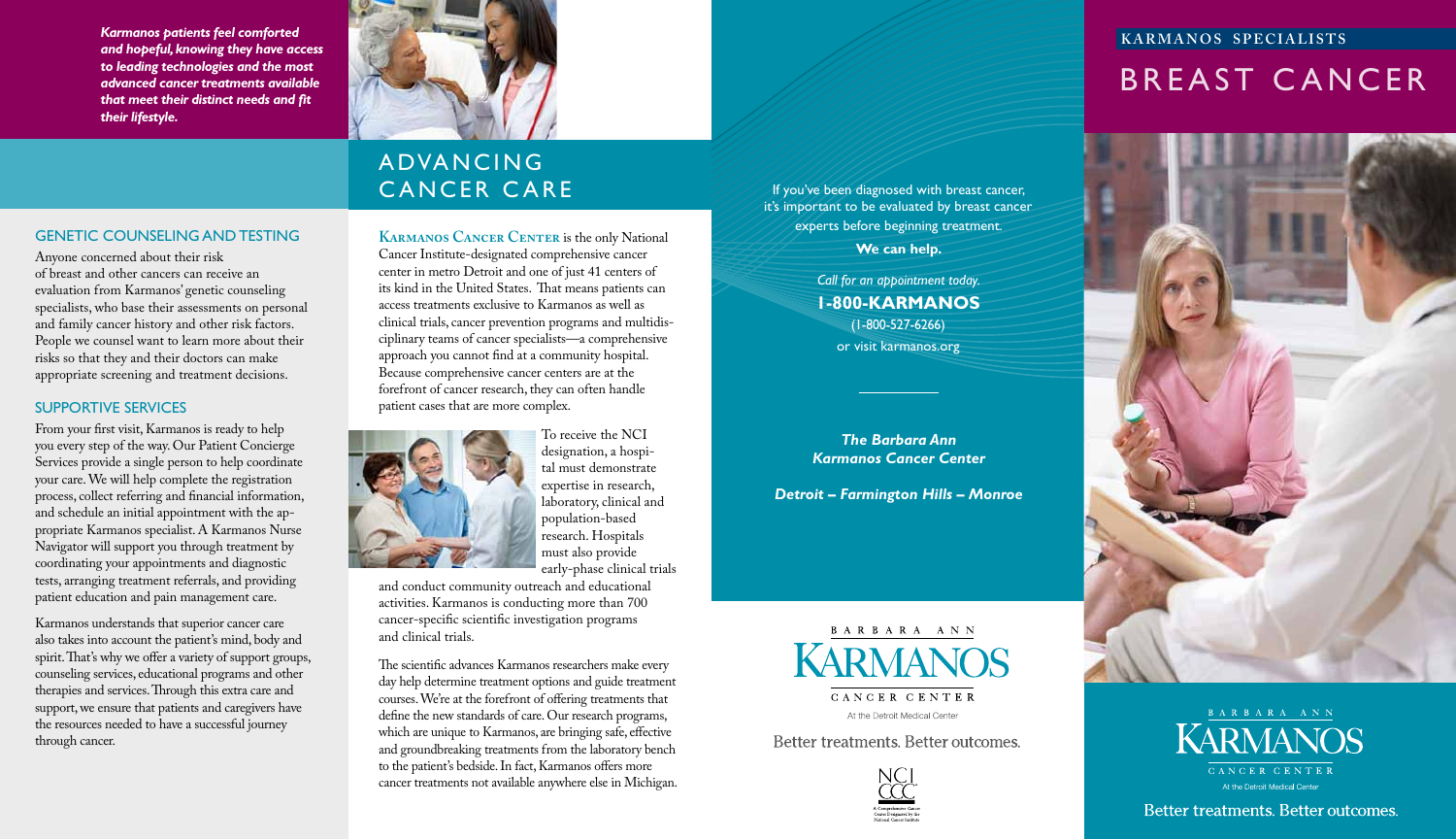

# SeTTing THe STAndArd

### Your first chance at beating cancer is your best chance. Your best chance is to consult the cancer experts at the Barbara Ann Karmanos Cancer Center.

Our physicians specialize in the evaluation, diagnosis and treatment of specific types of cancer. In fact, Karmanos is the only hospital in Michigan focused solely on cancer. That means we're completely devoted to offering every patient the best treatment options that lead to the best possible outcomes.

From ground-breaking research to the most up-to-date therapies and individualized treatment plans, Karmanos is truly blazing the path forward in the fight against cancer. We're committed to being at the forefront of cancer treatment and offering tomorrow's standard of care today. Because our physicians are leaders in their specialities, you can be assured of having access to the most advanced therapies available.

The breadth and depth of our knowledge, experience and individual expertise, coupled with our multidisciplinary team approach, makes Karmanos uniquely qualified to offer every patient the best chance for a successful outcome.



*There are many different types of breast cancer, including non-invasive, invasive, recurrent and metastatic. Karmanos physicians are experts in treating all of these types and can provide a comprehensive treatment plan that meets your needs and !ts your lifestyle.* 



## BREAST CANCER EXPERTS

Our Breast Cancer Multidisciplinary Team includes surgical oncologists, medical oncologists, radiation oncologists, radiologists, pathologists, plastic surgeons, pharmacists, specialized nurse practitioners, dietitians, social workers, and genetic counselors. The team shares its collective expertise to create a customized treatment plan for each patient.

The team is also entirely focused on breast cancer. Its oncologists and surgeons have completed additional training in treating breast disease. Our skilled plastic surgeons offer both implant and tissue-based reconstructive options. Because our accredited radiologists meet rigorous standards, the American College of Radiology has designated us as a Breast Imaging Center of Excellence. Our radiologists are highly trained in reading breast scans—and their input is critical to setting the best course for your treatment.

In addition, Karmanos physicians are faculty members at Wayne State University School of Medicine, sharing their knowledge, expertise and research to teach the next generation of oncologists further advance cancer care.

If you've been diagnosed with breast cancer, it's important to be evaluated by breast cancer experts before beginning treatment. We can help.

*Call for an appointment today.* **1-800-KARMANOS**  (1-800-527-6266) or visit karmanos.org *Better treatments and better specialists increase your chances for success at the Karmanos Cancer Center.*

# EVALUATION AND DIAGNOSIS

Each patient receives personal attention from the Breast Cancer Multidisciplinary Team. During your initial visit, a physician will review your medical records and medical history, and review your mammograms, x-rays and pathology slides. The breast cancer team meets regularly to discuss patient care issues and refine individual patient treatment plans.

### INNOVATIVE, INDIVIDUALIZED CARE

Karmanos understands that cancer is a complex disease that demands complex care—we don't follow a standard approach to fighting cancer.

Here's what patients can expect from our Breast Cancer Multidisciplinary Team:

- A passionate, caring, expert team, giving you the best chance of success.
- A collaborative approach that considers all available treatment options, including clinical trials, for your specific type of breast cancer.
- A carefully constructed treatment plan designed to achieve the best possible outcome.
- Respectful, compassionate care that is responsive to your emotional needs and lifestyle.
- Proactive, timely communication with you and your loved ones, and your personal physician.

Depending on your case, Karmanos may also perform real-time breast imaging and diagnostic studies. A single breast tumor can be a combination of types or a blend of invasive and in-situ cancer. Whether you have ductal carcinoma, lobular carcinoma, or a less common type like triple-negative breast cancer, our specialized breast cancer radiologists will evaluate your scans and make sure the proper diagnosis is made.

### WOMEN'S WELLNESS CLINIC

Karmanos not only offers specialists in breast cancer, we have highly-trained nurse practitioners who are focused on overall breast and women's health and wellness. The Women's Wellness Clinic at our Alexander J. Walt Comprehensive Breast Center in Detroit and Weisberg Cancer Treatment Center in Farmington Hills offers these services:

- Continued care and monitoring for breast cancer patients after treatment, in coordination with the patient's oncologist or surgeon and primary care doctor
- Assessments for new patients with new breast problems (pain, lump, asymmetry, nipple discharge, abnormal imaging, second opinion)
- Well-breast care, including clinical breast exams on the same day as a mammogram and a review of preliminary results
- Assessments, counseling and monitoring for elevated risk for breast cancer
- Assessment and treatment of menopausal symptoms
- Recommendations for chemoprevention/increased imaging/increased surveillance
- Treatments to address lymphedema, drug induced menopause and other issues related to cancer therapy.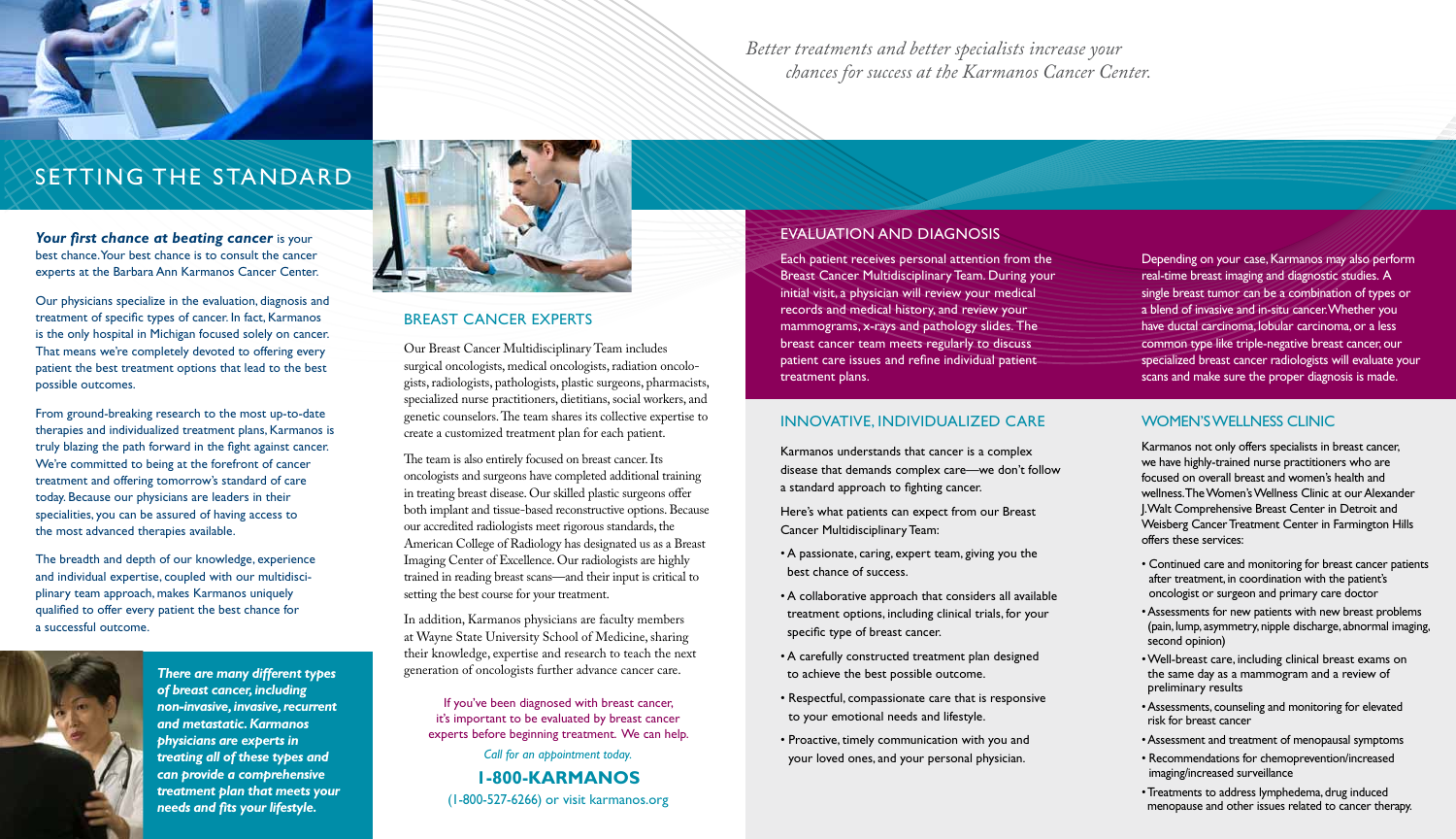

At the Detroit Medical Center

# **MULTIDISCIPLINARY TEAM**

# BREAST CANCER

TEAM LEADER Michael S. Simon, M.D., MPH, *Medical Oncologist*

### GENETIC COUNSELORS

Michael S. Simon, M.D., MPH, *Director, Genetic Counseling* Nancy Petrucelli, MS, CGC, Genetic Counselor

### MEDICAL ONCOLOGISTS

Lawrence E. Flaherty, M.D. Elaina Gartner, M.D. Sayeh Lavasani, M.D.

# PLASTIC & RECONSTRUCTIVE SURGEON

Guillermina Nava, M.D.

### RADIOLOGISTS

Sharon Helmer, M.D. Peter Littrup, M.D. Julie Shultz, M.D. John Stucka Jr., D.O.

### RADIATION ONCOLOGIST

Andre Konski, M.D., MBA, MA, FACR Jordan Maier, M.D.

### SURGICAL ONCOLOGISTS

Keiva Bland, M. D. Lydia Choi, M.D. David H. Gorski, M.D., Ph.D. Pamela Johnson, M.D. Elizabeth Kim, M.D. Mary Ann Kosir, M.D.

### WOMEN'S WELLNESS CLINIC NURSE PRACTITIONERS

Lisa Chism, DNP, APRN, CNMP Catherine Nichols, NP Christne Rymal, NP

### **1-800-KARMANOS**

(1-800-527-6266) or visit www.karmanos.org.